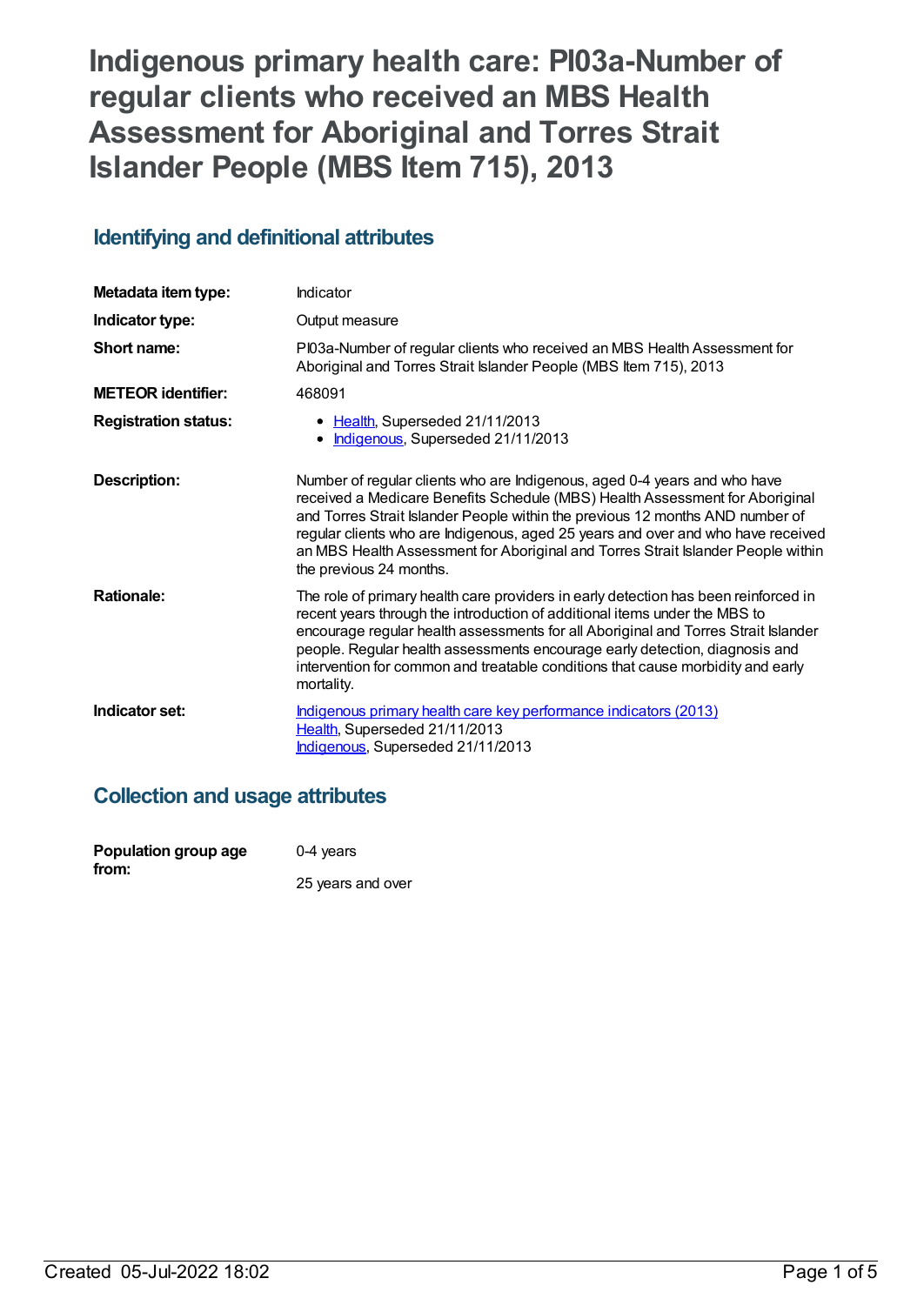| <b>Computation description:</b> | Count of regular clients who are Indigenous, aged 0-4 years and who have received an<br>MBS Health Assessment for Aboriginal and Torres Strait Islander People within the<br>previous 12 months AND count of regular clients who are Indigenous, aged 25 years<br>and over and who have received a Medicare Benefits Schedule (MBS) Health<br>Assessment for Aboriginal and Torres Strait Islander People within the previous 24<br>months.                                                                                                                                                         |
|---------------------------------|-----------------------------------------------------------------------------------------------------------------------------------------------------------------------------------------------------------------------------------------------------------------------------------------------------------------------------------------------------------------------------------------------------------------------------------------------------------------------------------------------------------------------------------------------------------------------------------------------------|
|                                 | 'Regular client' refers to a client of an OATSIH-funded primary health care service (that<br>is required to report against the Indigenous primary health care key performance<br>indicators) who has an active medical record; that is, a client who has attended the<br>OATSIH-funded primary health care service at least 3 times in 2 years.                                                                                                                                                                                                                                                     |
|                                 | MBS Health Assessment for Aboriginal and Torres Strait Islander People<br>(MBS Item 715): A health assessment specifically available to all people of Aboriginal<br>and Torres Strait Islander descent which can be used for health assessments across<br>the age spectrum. The health assessment includes the assessment of a patient's<br>physical health, and psychological and social well-being. It also assesses whether<br>preventive health care and education should be offered to the patient, to improve that<br>patient's health and well-being (Department of Health and Ageing 2011). |
|                                 | Presented as a number.                                                                                                                                                                                                                                                                                                                                                                                                                                                                                                                                                                              |
|                                 | Calculated separately for regular clients aged 0-4 years and 25 years and older.                                                                                                                                                                                                                                                                                                                                                                                                                                                                                                                    |
| <b>Computation:</b>             | Numerator only                                                                                                                                                                                                                                                                                                                                                                                                                                                                                                                                                                                      |
| <b>Numerator:</b>               | Calculation A: Number of regular clients who are Indigenous, aged 0-4 years and who<br>have received an MBS Health Assessment for Aboriginal and Torres Strait Islander<br>People (MBS Item 715) within the previous 12 months.                                                                                                                                                                                                                                                                                                                                                                     |
|                                 | Calculation B: Number of regular clients who are Indigenous, aged 25 years and over<br>and who have received an MBS Health Assessment for Aboriginal and Torres Strait<br>Islander People (MBS Item 715) within the previous 24 months.                                                                                                                                                                                                                                                                                                                                                             |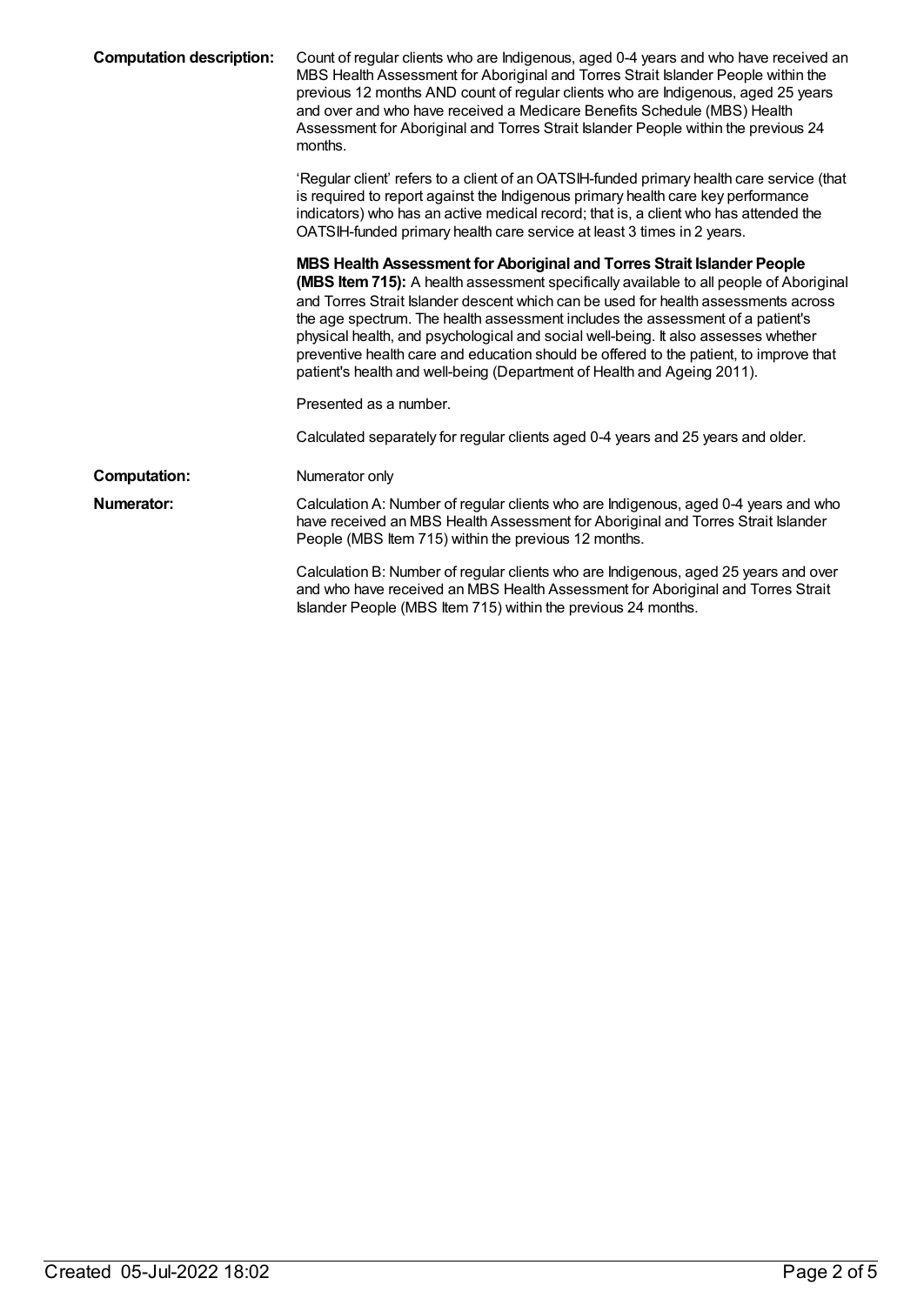[Person—Indigenous](https://meteor.aihw.gov.au/content/291036) status, code N

**Data Source**

[Indigenous](https://meteor.aihw.gov.au/content/430643) primary health care data collection

**NMDS / DSS**

[Indigenous](https://meteor.aihw.gov.au/content/430629) primary health care DSS 2012-14

### **Data Element / Data Set**

[Person—age,](https://meteor.aihw.gov.au/content/303794) total years N[NN]

**Data Source**

[Indigenous](https://meteor.aihw.gov.au/content/430643) primary health care data collection

**NMDS / DSS**

[Indigenous](https://meteor.aihw.gov.au/content/430629) primary health care DSS 2012-14

#### **Data Element / Data Set**

[Person—regular](https://meteor.aihw.gov.au/content/436639) client indicator, yes/no code N

**Data Source**

[Indigenous](https://meteor.aihw.gov.au/content/430643) primary health care data collection

**NMDS / DSS**

[Indigenous](https://meteor.aihw.gov.au/content/430629) primary health care DSS 2012-14

**Data Element / Data Set**

Person-MBS Health Assessment for Aboriginal and Torres Strait Islander People (MBS Item 715) indicator, yes/no code N

#### **Data Source**

[Indigenous](https://meteor.aihw.gov.au/content/430643) primary health care data collection

**NMDS / DSS**

[Indigenous](https://meteor.aihw.gov.au/content/430629) primary health care DSS 2012-14

#### **Disaggregation:** 1. Age:

a) 0-4 years b) 25-34 years c) 35-44 years d) 45-54 years e) 55-64 years f) 65 years and over

2. Sex (for those 25 years and over):

- a) Male
- b) Female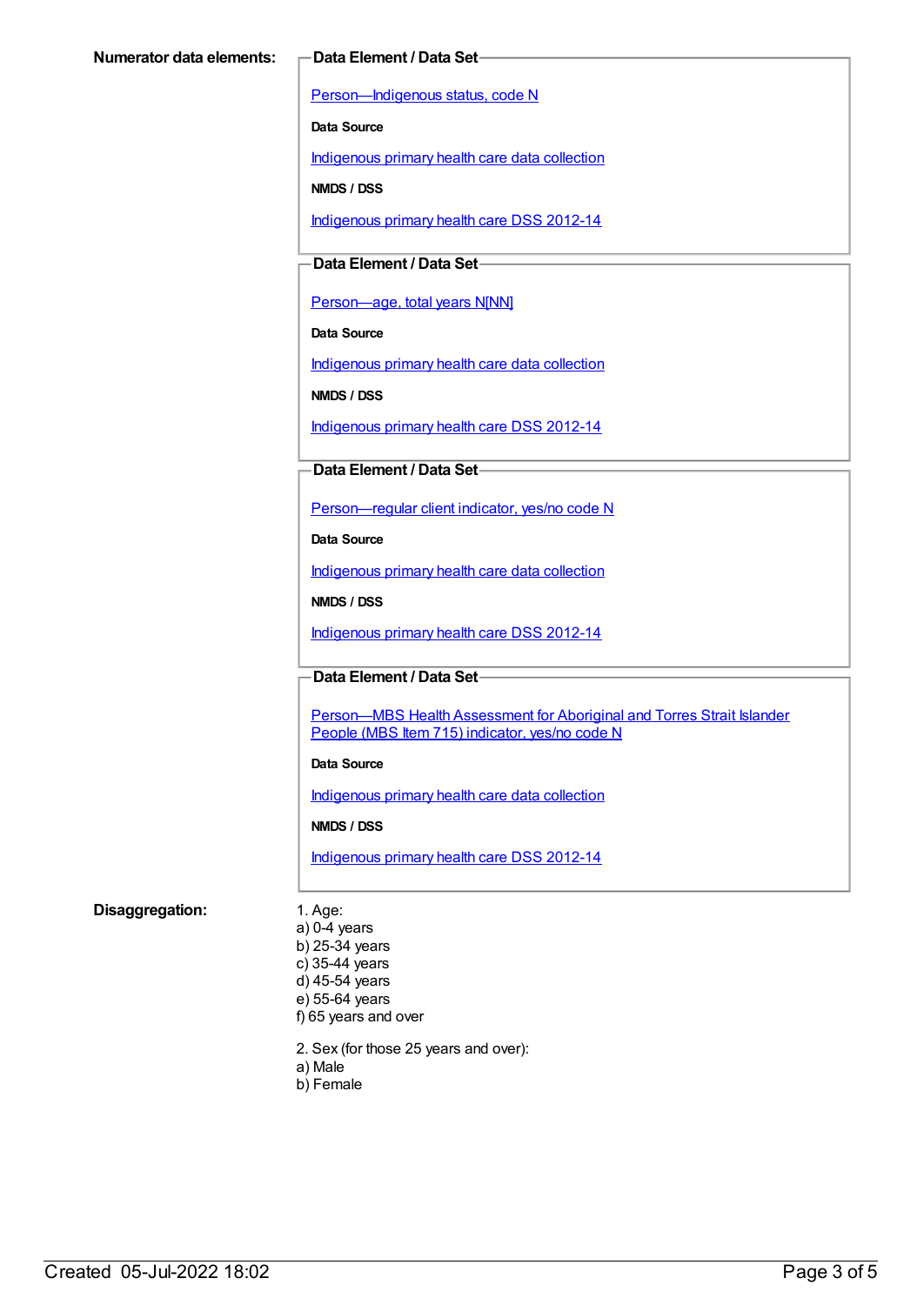| <b>Disaggregation data</b> |  |
|----------------------------|--|
| elements:                  |  |

#### **Data Element / Data Set**

[Person—sex,](https://meteor.aihw.gov.au/content/287316) code N **Data Source** [Indigenous](https://meteor.aihw.gov.au/content/430643) primary health care data collection **NMDS / DSS** [Indigenous](https://meteor.aihw.gov.au/content/430629) primary health care DSS 2012-14 **Guide for use** Only for those aged 25 years and over. **Data Element / Data Set** [Person—age,](https://meteor.aihw.gov.au/content/303794) total years N[NN] **Data Source** [Indigenous](https://meteor.aihw.gov.au/content/430643) primary health care data collection **NMDS / DSS** [Indigenous](https://meteor.aihw.gov.au/content/430629) primary health care DSS 2012-14

## **Representational attributes**

| <b>Representation class:</b> | Count  |
|------------------------------|--------|
| Data type:                   | Real   |
| Unit of measure:             | Person |

## **Indicator conceptual framework**

| <b>Framework and</b> | Effective/Appropriate/Efficient |
|----------------------|---------------------------------|
| dimensions:          |                                 |

### **Data source attributes**

| Data sources: | Data Source                                    |
|---------------|------------------------------------------------|
|               | Indigenous primary health care data collection |
|               | Frequency                                      |
|               | 6 monthly                                      |
|               | Data custodian                                 |
|               | Australian Institute of Health and Welfare.    |
|               |                                                |

## **Source and reference attributes**

| <b>Submitting organisation:</b> | Australian Institute of Health and Welfare (AIHW) |
|---------------------------------|---------------------------------------------------|
|                                 | Department of Health and Ageing (DoHA)            |